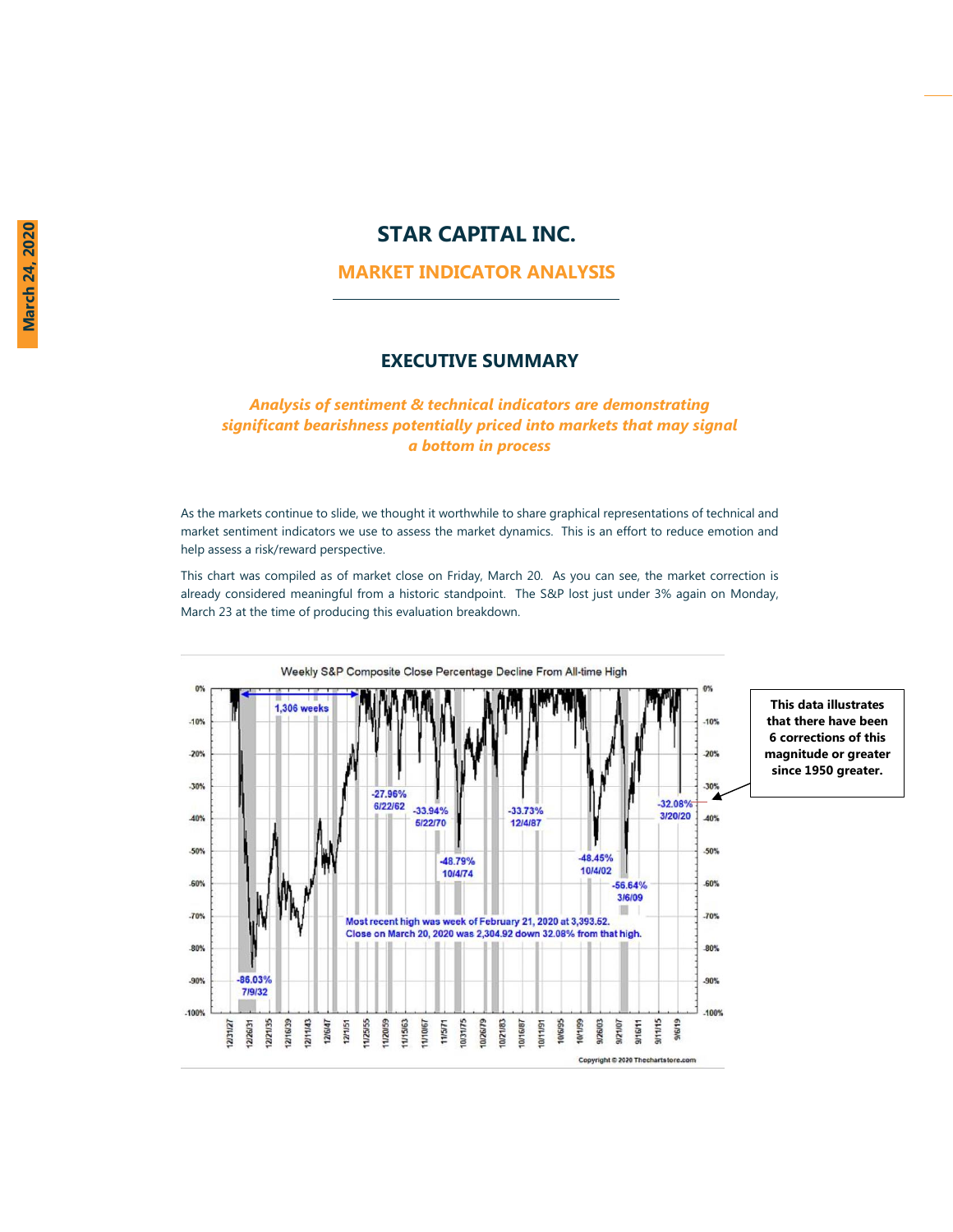The number of stock trading above their 200-day moving price average (a proxy on how over bought or oversold stock are relative to recent price trends) are approaching lows seen in the financial crisis of '08-'09 and 2002 .com technology bust. Sometimes this indicator can reverse quickly or like '08-'09 it took 6 months before reversing upward as the stock indexes started rising again.



**In 2008-2009 crisis, well under 10% (.81% was the low) of stocks were below their 200-day moving average. This condition lasted for approximately 6 months and then reversed.**

> The volatility index, also called the "fear gauge", is showing levels last seen in the financial crisis level and is displaying extreme levels of fear.

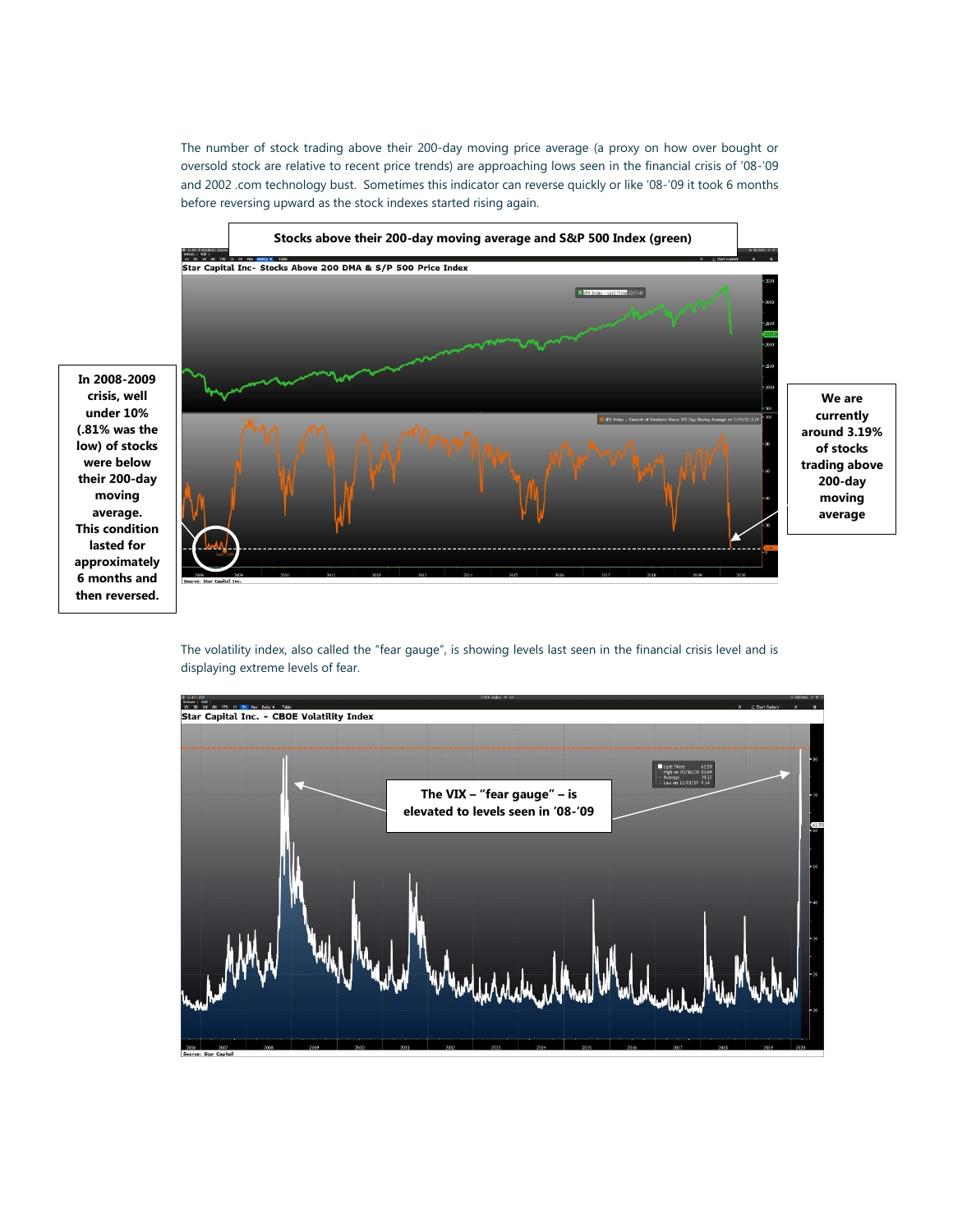The AAII sentiment indicator is a weekly survey attempting to assess how "bullish" or "bearish" money managers and Wall Street participants are at time of questionnaire. This indicator is used as a contrarian indicator. When the group is surveyed as "bearish" most read this to be positive. Overly bullish sentiment is generally viewed as time to be cautious. While 34% of participants are bullish, this indicator can go lower and into the 20s.



**We prefer to see the AII Sentiment Indicator down in the 20's as a confirmation of a potential bottom** 

The last indicator we want to present is the put/call ratio that attempts to measure how much investors are hedging their portfolios (as opposed to how they feel. Again, this measure is used as a contrarian indicator. When investors are aggressively hedged, they are fearful and, therefore, the opportunity lies in going against the herd, or so goes the logic.



**The put/call ratio measures investor hedging activities. A peak last Friday at 1.20 reflects aggressive activity and is considered a bullish sign**

This indicator spiked last Friday and settled down on Monday. Our interpretation is there has been significant hedging strategies taking place.